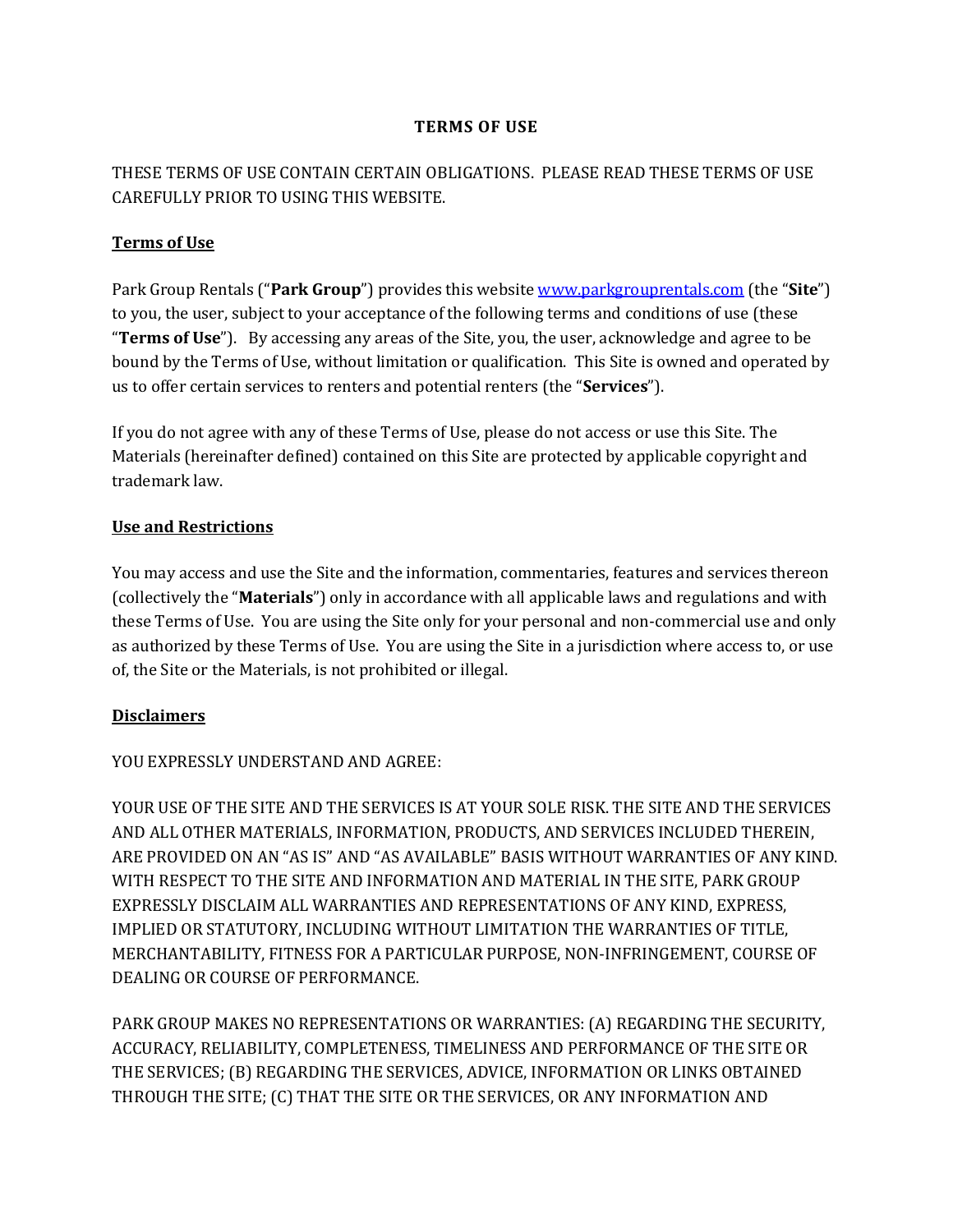MATERIALS THEREIN, WILL MEET YOUR REQUIREMENTS; (D) THAT THE SITE OR THE SERVICES, OR ANY FUNCTIONS CONTAINED IN THE SITE, WILL BE ERROR-FREE, SECURE, TIMELY, OR UNINTERRUPTED; (E) THAT THE RESULTS THAT MAY BE OBTAINED FROM THE USE OF THE SITE OR INFORMATION AND MATERIALS THEREIN WILL BE ACCURATE, RELIABLE, OR AVAILABLE, (F) THAT ANY ERRORS IN THE SITE OR INFORMATION OR MATERIALS THEREIN WILL BE CORRECTED; OR (G) THAT THE SITE AND ITS CONTENTS AND SERVER THAT MAKES THE SITE AVAILABLE ARE FREE OF ANY VIRUSES OR OTHER HARMFUL COMPONENTS.

ANY MATERIAL, INFORMATION, PRODUCTS OR SERVICES DOWNLOADED OR OTHERWISE OBTAINED THROUGH YOUR USE OF THE SITE IS DONE AT YOUR OWN DISCRETION AND RISK AND THAT YOU WILL BE SOLELY RESPONSIBLE FOR ANY DAMAGE TO YOUR COMPUTER SYSTEM OR LOSS OF DATA THAT RESULTS FROM THE DOWNLOAD OF ANY SUCH MATERIAL.

NO ADVICE OR INFORMATION, WHETHER ORAL OR WRITTEN, OBTAINED BY YOU FROM PARK GROUP OR FROM YOUR USE OF THE SITE OR SERVICES, SHALL CREATE ANY REPRESENTATION OR WARRANTY NOT EXPRESSLY STATED IN THESE TERMS.

## **Third Party Links**

The Site contains links to websites of third parties or content posted by third parties (the "**Third Party Links**"). Park Group is not responsible, directly or indirectly, in any way, for the accuracy, relevancy, completeness or timeliness of any content accessible from any Third Party Links. Park Group is not responsible, directly or indirectly, in any way for any loss or damage of any kind incurred as a result of, or in connection with, your use of, or reliance on, any of the Third Party Links.

The inclusion of any Third Party Links does not imply endorsement or approval by Park Group of the Third Party Links and any third party named therein, or their products and services. Park Group shall not be liable whatsoever for any incompatibility, non-suitability, viral infection, or other destructive/disruptive components on or from such Third Party Links.

Use of any Third Party Links on the Site is at your sole risk.

#### **Google® Maps**

The Site utilizes Google Maps. By using the Google Maps features available on the Site, you are agreeing to be bound by the applicable [Google Terms of Service.](https://www.google.com/intl/en-US_US/help/terms_maps/)

## **Yardi Systems Inc.**

The Site connects you to the RENT*Café* technology platform, which is owned and operated by Yardi Systems, Inc. By using the RENT*Café* features available on the site you are agreeing to be bound by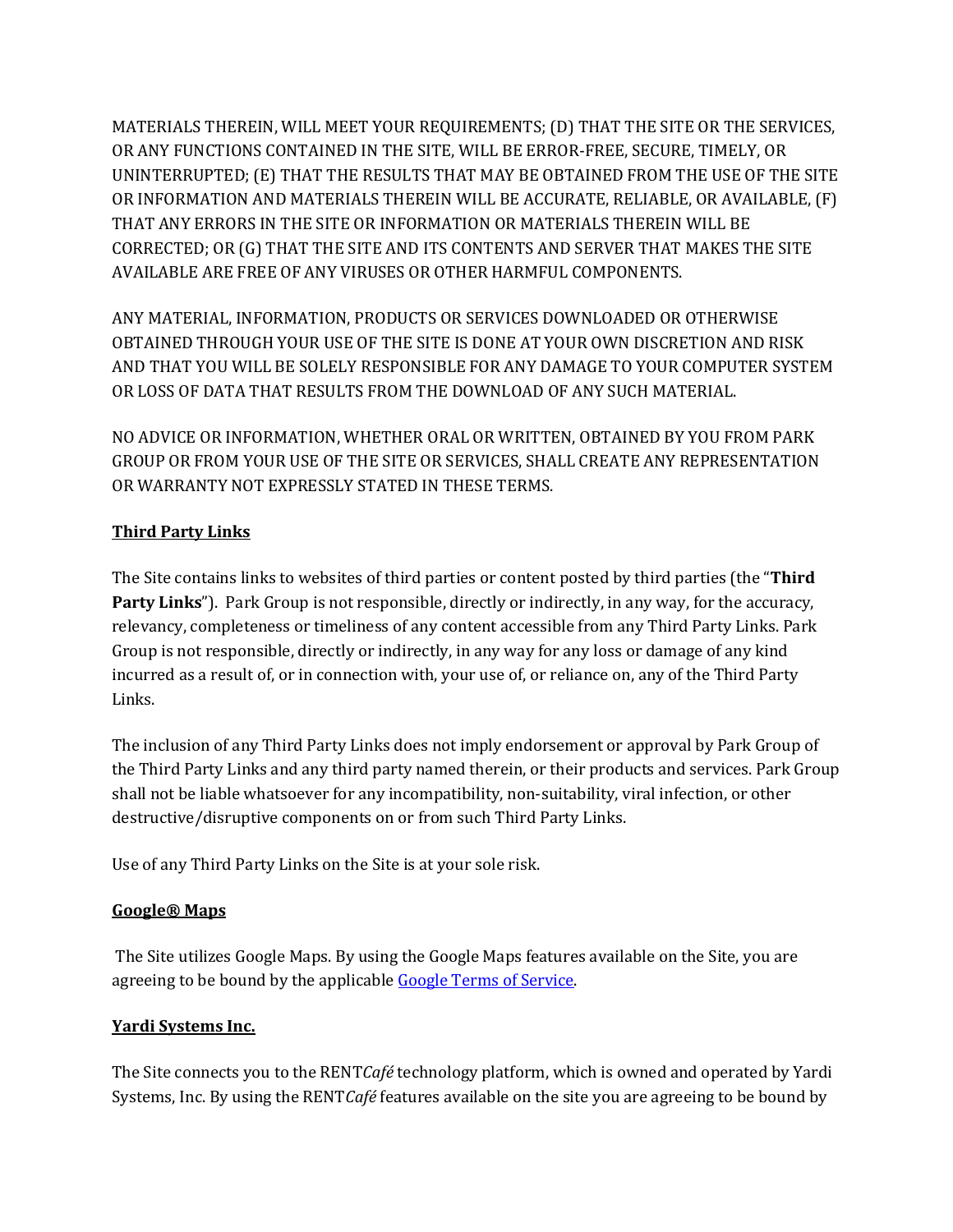the applicable RENT*Café* Terms of Service. To access the Terms of Service of RENT*Café* please visit: [https://resources.yardi.com/legal/rentcafe-terms-of-service/.](https://resources.yardi.com/legal/rentcafe-terms-of-service/)

# **Walk Score**

This Site utilizes Walk Score. By using the Walk Score features available on the Site, you are agreeing to be bound by the applicable [Walk Score Terms of Service.](https://www.walkscore.com/tile-terms-of-use.shtml) Walk Score is a wholly owned subsidiary of Redfin Corporation. The services that Walk Score provides to you on the Walk Score websites (defined to include all mobile, web, apps or other properties, collectively "Services") are subject to the Redfin [Terms of Use](https://www.redfin.com/about/terms-of-use) and [Privacy Policy.](https://www.redfin.com/about/privacy-policy)

## **Modifications**

Park Group, in its sole discretion, at any time, without notice or liability, may modify, alter, or otherwise update the Terms of Use or the Materials and you agree to be bound by such modifications, alterations and/or updates. All users of this Site are bound by these Terms of Use and should therefore periodically visit this Site to review the changes to these Terms of Use or the Materials. If any modification, alteration or update of the Terms of Use is not acceptable to you, you must cease from accessing the Site.

The continued use of this Site by you following the posting of any changes, alterations and/or modifications to the Terms of Use or the Materials constitutes acceptance by you of such modifications.

## **Access to and Use of the Site**

We provide you with certain information and functionality through the Site. You are solely responsible for providing all equipment necessary to establish a connection to the Internet, access to the Internet, and any telephone, wireless or other connection and service fees associated with such access.

We have the right, but not the obligation, to take any of the following actions without providing any prior notice to you: (a) change or terminate all or any part of the Site or the Services; (b) restrict or terminate your access to all or any part of the Site or the Services; or (c) refuse, move, or remove any content that is available on the Site and any material that you submit to the Site.

Subject to your compliance with these Terms, we hereby grant you permission to access and use the Site and the Services, provided that you shall not (and shall not allow any third party to): (a) engage in commercial use of the Site or any content on the Site; (b) reproduce, copy, display, store, perform, re-post, publish, transmit, distribute, sell, offer for sale, license, modify, create derivative works, or otherwise use any portion of the content offered on the Site for other than your own personal, non-commercial use; (c) remove any copyright, trademark or other proprietary rights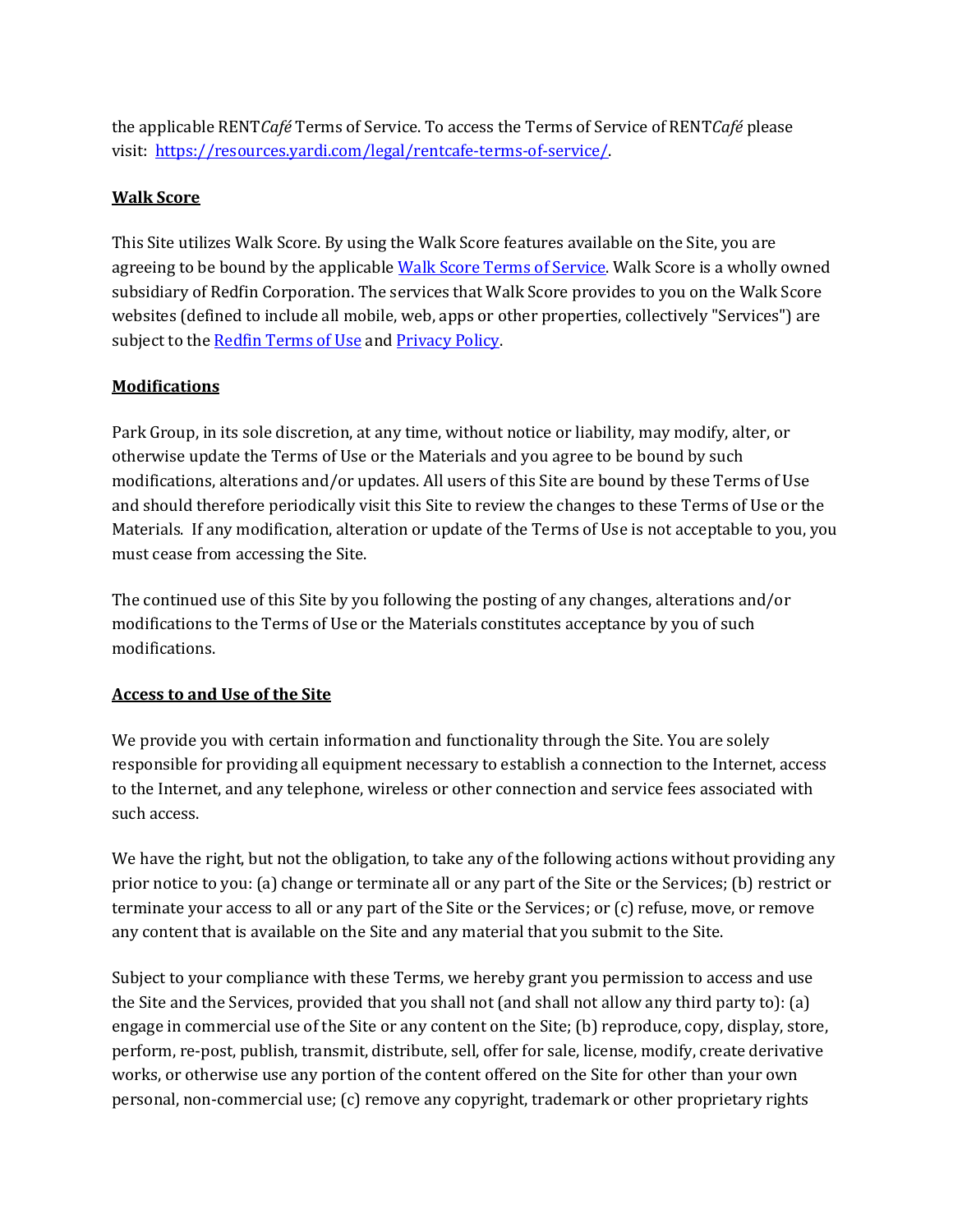notices contained in or on the Site or Service or in or on any content or other material obtained via the Site or the Services; (d) use any robot, spider, site search/retrieval application, or other automated device, process or means to access, retrieve, scrape or index any portion of the Site or the Services, including, but not limited to, for purposes of constructing or populating a searchable database of business or property reviews; (e) collect or harvest any information about other users or members (including usernames and/or email addresses) for any purpose; (f) reformat or frame any portion of the web pages that are part of the Site or the Services; (g) create user accounts by automated means or under false, misleading or fraudulent pretenses; (h) create or transmit unwanted electronic communications such as "spam" to other users or members of the Site or the Services or otherwise interfere with other users' or members' enjoyment of the Site or the Services; (i) transmit any viruses, worms, defects, Trojan horses or other items of a destructive nature; (j) use the Site or the Services to violate the security of any computer network, crack passwords or security encryption codes, transfer or store illegal material, including any material that may be deemed threatening or obscene; (k) copy or modify the HTML code used to generate web pages on the Site; (l) use any device, software or procedure that interferes with the proper working of the Site or the Services, or otherwise attempt to interfere with the proper working of the Site or the Services; (m) take any action that imposes, or may impose in our sole discretion, an unreasonable or disproportionately large load on our IT infrastructure; (n) modify, adapt, translate, or reverse engineer any portion of the Site or the Services; or (o) use the Site or the Services, intentionally or unintentionally, to violate any applicable international, national, federal, state, provincial, or local law or regulation.

## **Account Registration and Use**

To use certain features of the Site or the Services, you will have to register and create a passwordprotected account ("Your Account") and/or submit materials or documents (collectively, "Information and Material").

#### **Your Account**

You agree to: (a) provide true, accurate, current, and complete information as prompted by the registration form; and (b) maintain and update such information to keep it true, accurate, current, and complete. We reserve the right to delete Your Account and refuse any and all current or future use of the Site (or any portion thereof) without notice if you are found to have misrepresented your age, identity, or any other information submitted in connection with Your Account or if we have reasonable grounds to suspect that such information is untrue, inaccurate, incomplete or not current. You are responsible for maintaining the confidentiality of your password, your email address and Your Account, and are fully responsible for all activities that occur under your password and Your Account. You agree to: (i) immediately notify us of any unauthorized use of your password or account, or any other breach of security, (ii) immediately change your password if you become aware that Your Account has been compromised, (iii) ensure that you fully exit from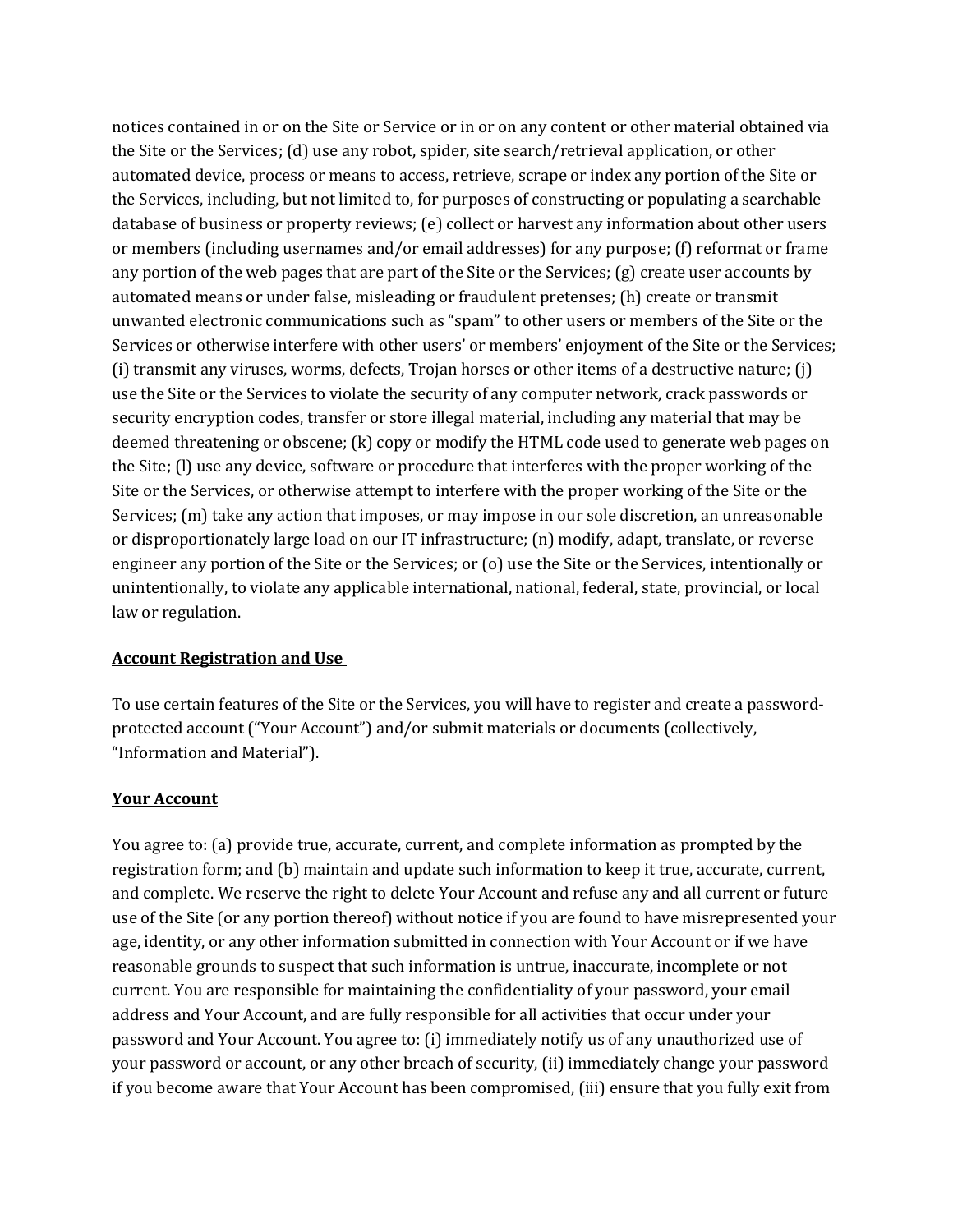Your Account at the end of each session. You agree and acknowledge that you will not allow others to utilize Your Account and that you will not disclose your RENTCafé password to anyone. You will be solely responsible for safeguarding your password and for any actions under your password and Account, whether authorized by you or not. If you lose control of your password, you may lose substantial control of your personal information and could potentially be subject to legally binding actions taken on your behalf. You further agree not to use anyone else's password on the Site or attempt to gain access to the RENTCafé account of any other user. PARK GROUP CANNOT AND WILL NOT BE LIABLE FOR ANY LOSS OR DAMAGE ARISING FROM YOUR FAILURE TO COMPLY WITH THIS SECTION.

## **Privacy Policy and Your Information and Material**

By submitting Information and Materials and for us to provide you with the Services, you hereby consent to our use and sharing of your Information and Materials as described in the applicable Privacy Policy, which is incorporated into these Terms by this reference. The Privacy Policy can be accessed by clicking on the "Privacy Policy" link located on webpages throughout the Site. In the event of a conflict between the applicable Privacy Policy and these Terms, the Privacy Policy shall take precedence. In addition, you hereby represent and warrant that your Information and Materials: (a) do not and will not, directly or indirectly, violate, infringe or breach any duty toward or rights of any person or entity, including without limitation any residential tenancies, copyright, trademark, service mark, trade secret, other intellectual property, publicity or privacy right; (b) are not fraudulent, misleading, hateful, tortious, defamatory, slanderous, libelous, abusive, violent, threatening, profane, vulgar or obscene; (c) do not harass others, promote bigotry, racism, hatred or harm against any individual or group, promote discrimination based on race, sex, religion, nationality, sexual orientation or age, or otherwise interfere with another party's use of the Site or the Services; (d) do not promote illegal or harmful activities; and (e) are not illegal, unlawful or contrary to the international, national, federal, state, provincial, or local laws or regulations applicable to the User Materials where created, displayed or accessed.

#### **Renter Screening**

As part of the Services, Users may be permitted to submit information through the Site for the purpose of conducting a User background check or credit check or screening on behalf of a property manager or owner (a "Screening"). Information that you submit through the Site for the purpose of such Screening shall be treated in accordance with the Privacy Policy. Your submission of the information requested for a Screening shall constitute your consent to the Screening process. Screenings also may be governed by other Additional Requirements as may be disclosed to you in connection with the Screening. You acknowledge that you will address any issues or concerns with any Screenings, including the results of any Screenings, by contacting the appropriate property manager or owner, or as otherwise permitted under the Additional Requirements applicable to the Screening or as otherwise required by law.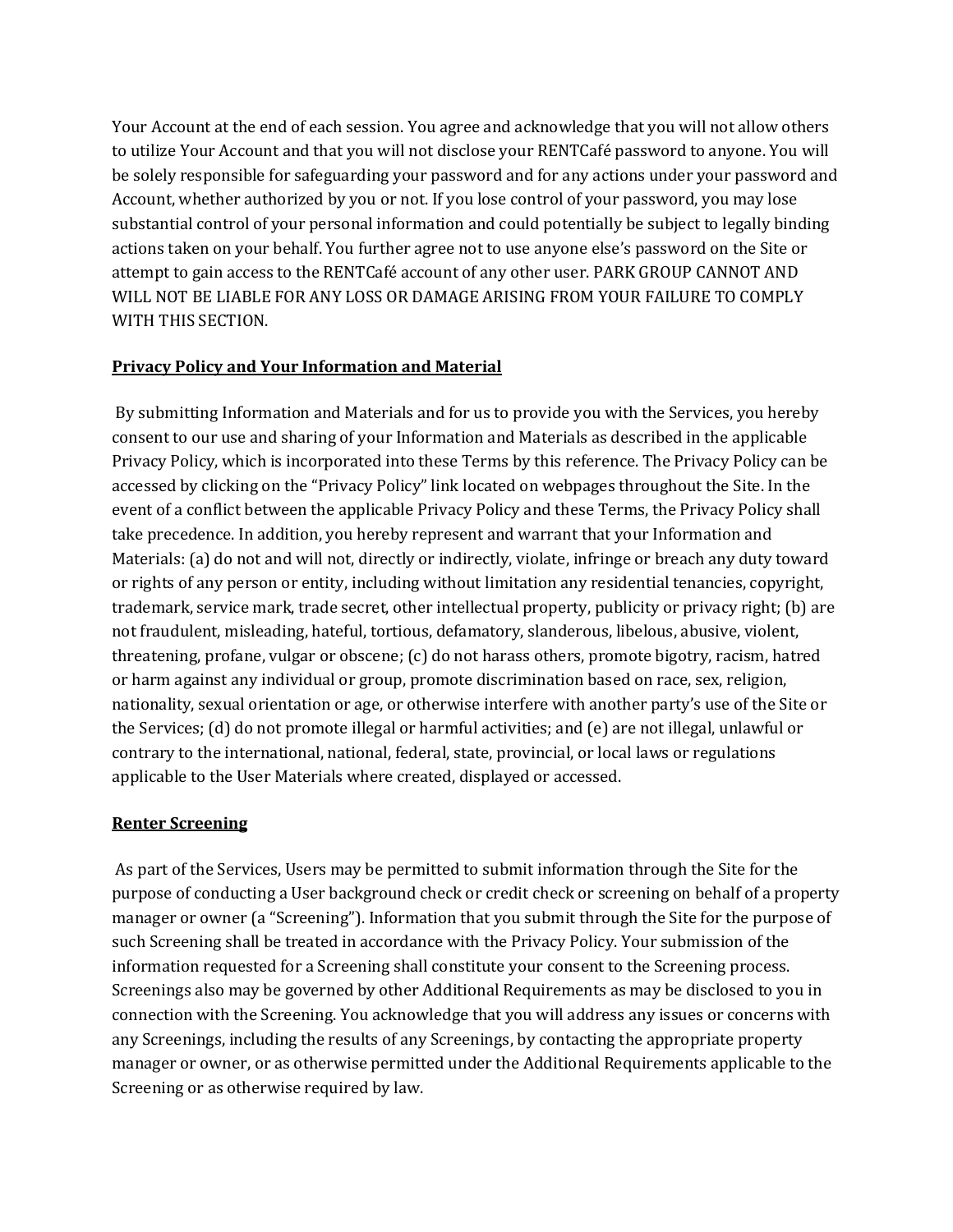### **Electronic Signatures**

If you choose to use the electronic signature execution functionality of the Site, you understand, acknowledge and agree that you have carefully reviewed the disclosure relating to use of your electronic signature to execute documents and will not execute such documents with your electronic signature without providing your consent to use your electronic signature. You agree that you will rely on your own legal counsel to determine the sufficiency of the electronic signature execution of the documents and their enforceability and that Park Group makes no warranty or other representation with respect to the sufficiency of the electronic signature execution of the documents under applicable international, national, federal, state, provincial or local laws or regulations.

### **Park Group's Rights**

You acknowledge that Park Group has the right to investigate and prosecute violations of these Terms, including intellectual property, publicity and privacy rights infringement and Site security issues, to the fullest extent of the law. Park Group may involve and cooperate with law enforcement authorities in prosecuting users who violate these Terms. You acknowledge that Park Group has no obligation to monitor your access to or use of the Site or the Services but have the right to do so for the purpose of operating the Site, to ensure your compliance with these Terms or to comply with applicable law or the order or requirement of a court, administrative agency or other governmental body.

## **Site Content Generally**

It is solely your responsibility to evaluate the accuracy, completeness, and usefulness of all opinions, advice, statements, representations, services, and other information provided through the Site. Park Group does not endorse or represent the reliability, accuracy or quality of any information, goods, services or products displayed or advertised on the Site. Park Group makes no representations or warranties, express or implied, with respect to the information provided on this Site.

#### **Errors, Inaccuracies and Omissions**

The Materials appearing on the Site may include technical, typographical or photographic errors. Whilst Park Group makes an effort to ensure the information provided on the Site is accurate, current and complete, Park Group cannot guarantee that any Materials on the Site are accurate, complete or current.

Park Group reserves the right, in its sole discretion, to correct any errors or omissions and will attempt to update the Site or Materials at any time without notice or liability but does not have the duty or obligation to do so.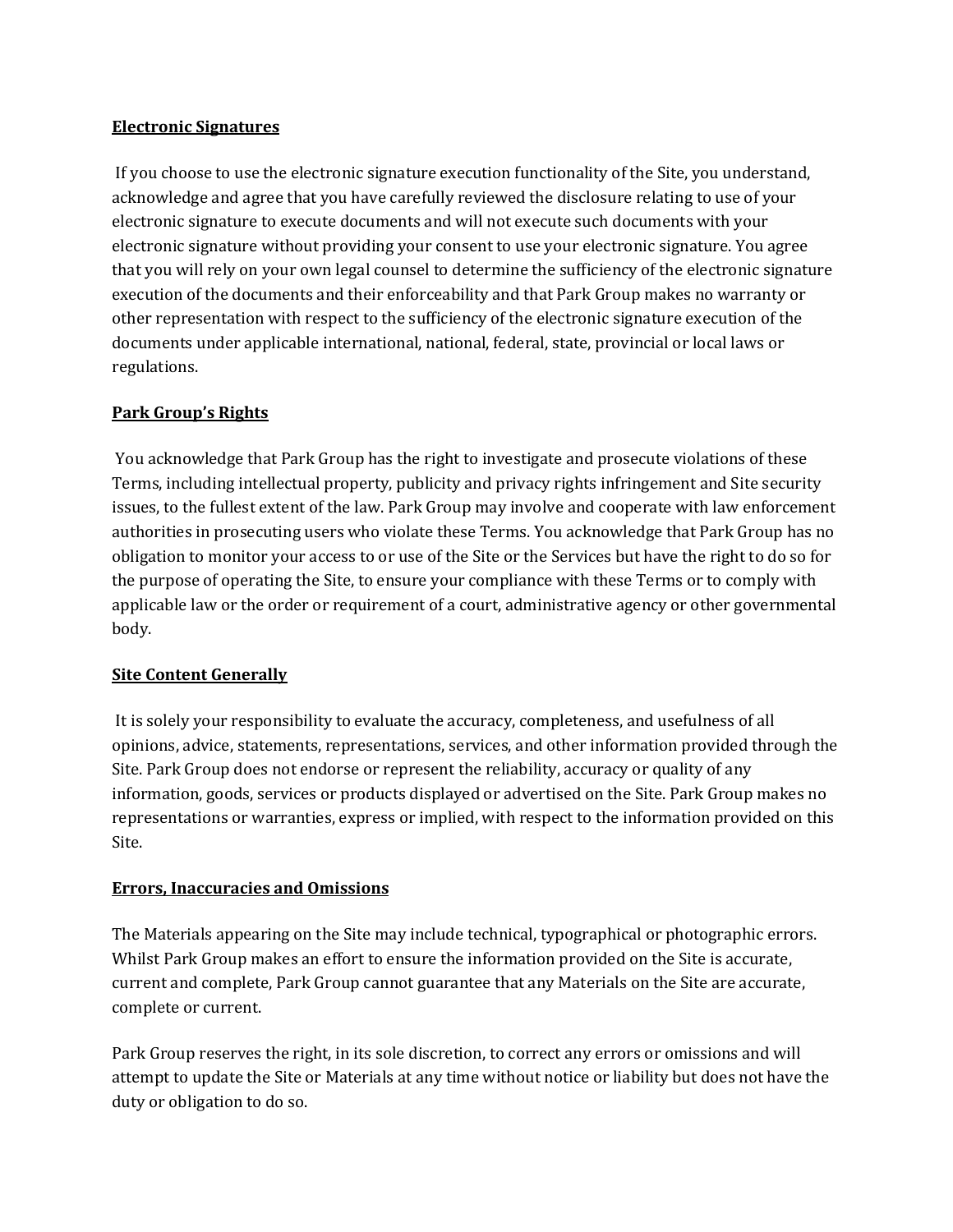# **Limitation of Liability**

YOU EXPRESSLY ACKNOWLEDGE AND AGREE THAT EACH OF PARK GROUP, ITS AGENTS, AFFILIATES, SUBSIDIARIES OR LICENSORS AND EACH OF THEIR RESPECTIVE DIRECTORS, OFFICERS, EMPLOYEES AND AGENTS, (THE "PARTIES") SHALL NOT, UNDER ANY CIRCUMSTANCES, BE LIABLE TO YOU OR ANY OTHER PERSON FOR:

- A. IN CONNECTION WITH THE SITE IN ANY WAY FOR ANY LOSS OR DAMAGES WHATSOEVER, WHETHER BASED ON CONTRACT, NEGLIGENCE OR OTHER LEGAL BASIS, INCLUDING BUT NOT LIMITED TO DIRECT, INDIRECT, SPECIAL, ECONOMIC, INCIDENTAL, CONSEQUENTIAL, PUNITIVE OR EXEMPLARY, INCLUDING WITHOUT LIMITATION, LOSS OF REVENUE, DATA OR ANTICIPATED PROFITS OR OTHER DAMAGES ARISING FROM OR IN CONNECTION WITH THIS AGREEMENT OR THE USE OR ACCESS TO, OR INCONVENIENCE, DELAY OR LOSS OF USE OF THE SITE OR ANY OF THE THIRD PARTY LINKS (INCLUDING BUT NOT LIMITED TO, ANY DAMAGES SUFFERED AS A RESULT OF OMISSIONS OR INACCURACIES IN THE SITE, ANY MATERIALS OR ANY THIRD PARTY LINKS OR THE TRANSMISSION OF CONFIDENTIAL OR SENSITIVE INFORMATION TO OR FROM THE SITE OR ANY THIRD PARTY LINKS) THESE LIMITATIONS APPLY EVEN IF THE PARTY LIABLE OR ALLEGEDLY LIABLE HAD BEEN ADVISED OF THE POSSIBILITY OF SUCH DAMAGE OR LOSS OR IF SUCH LOSS OR DAMAGE WAS FORESEEABLE.
- B. THE CONTENTS OF ANY INFORMATION POSTED SUBMITTED BY YOU;
- C. THE CONTENT, SERVICES OR INFORMATION PROVIDED BY ANY WEBSITE PURPORTING TO BE OPERATED BY PARK GROUP OR THEIR AFFILIATES, BUT NOT ACTUALLY AFFILIATED WITH, CONTROLLED, OWNED, OR OPERATED BY PARK GROUP;
- D. THE CONTENT OF ANY WEBSITE NOT CONTROLLED, OWNED, OR OPERATED BY PARK GROUP THAT IS ACCESSED FROM OR LINKED TO THIS SITE; AND/OR
- E. ANY DAMAGES OR INJURY CAUSED BY, INCLUDING BUT NOT LIMITED TO, ANY FAILURE OF PERFORMANCE, ERROR, OMISSION, INTERRUPTION, DEFECT, DELAY IN OPERATION OF TRANSMISSION, COMPUTER VIRUS, OR LINE FAILURE.

## **Indemnity**

By accessing the Site, you agree to indemnify and hold harmless each of Park Group, its agents, affiliates, subsidiaries, licensors, brokers, suppliers and each their respective directors, officers, agents and employees, including all third parties mentioned on the Site from and against any and all actions, proceedings, costs, claims, liabilities, damages and expenses (including reasonable legal and accounting fees) arising from or in connection with a breach of these Terms of Use, your access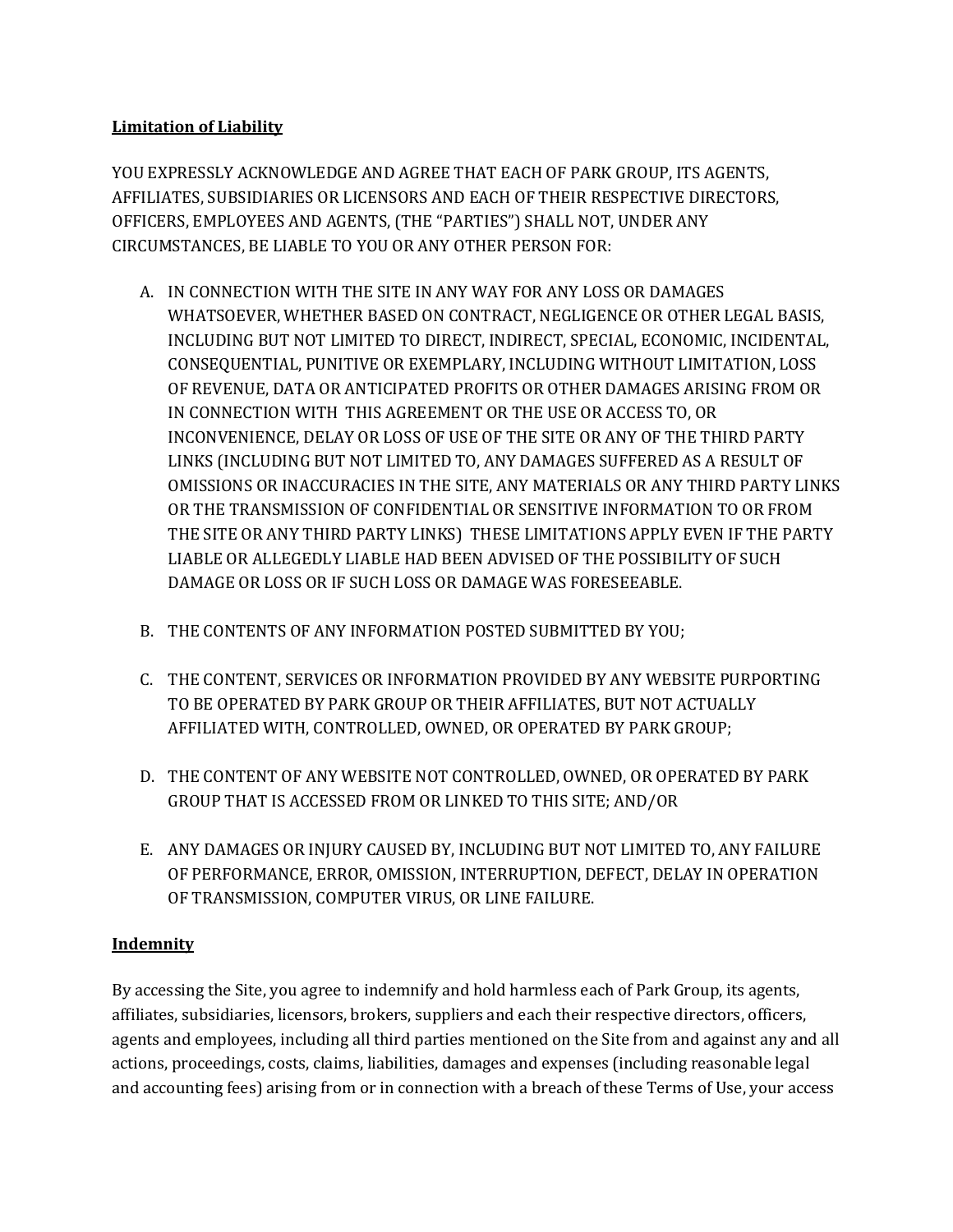to, use of or reliance on the Site and and/or any of the Materials, and/or any of the Third Party Links.

## **Privacy**

Park Group cannot guarantee complete confidentiality or security for information you submit through the Site. By accessing the Site, you acknowledge that Park Group is not responsible for any damages or losses you may suffer as a result of your submission of personal, confidential or sensitive information through the Site. Please refer to our Privacy Policy for more information. The Site's Privacy Policy is incorporated by reference into these Terms of Use.

## **Termination of Access**

Park Group reserves the right, in its sole discretion, to terminate, limit or suspend any user's access or use of this Site without notice or liability, for any reason whatsoever, including but not limited to, any user's breach of these Terms of Use.

# **Authority**

You hereby represent and warrant to Park Group that: (a) you have all the requisite power and authority, corporate or otherwise, to enter into the binding contract created by these Terms, conduct yourself and your business and to execute, deliver, and perform all of your obligations under this Agreement; (b) you have the right to submit and use your Information and Materials in the manner you have done so to or through the Site and/or through Your Account; (c) you have the right to grant the licenses granted under these Terms; (d) your performance under these Terms and/or the rights granted herein do not and will not conflict with or result in a breach or violation of any of the terms or provisions, or constitute a default under any contract or agreement, to which you are currently bound or will become bound in the future; and (e) your performance under these Terms will comply with all applicable laws, rules and regulations (including, without limitation, export control, privacy and obscenity laws), domestic or foreign.

## **Waiver**

Any failure or delay on the part of Park Group to exercise or enforce or exercise any consent to or waiver of Park Group of any right or provision of these Terms of Use shall not constitute nor operate as a consent to or waiver of a continuing breach or any other breach or default of these Terms of Use.

## **Entire Agreement**

These Terms of Use constitute the entire agreement between Park Group and you with respect to your use of the Site, including but not limited to, any of the Materials and/or any of the Third Party